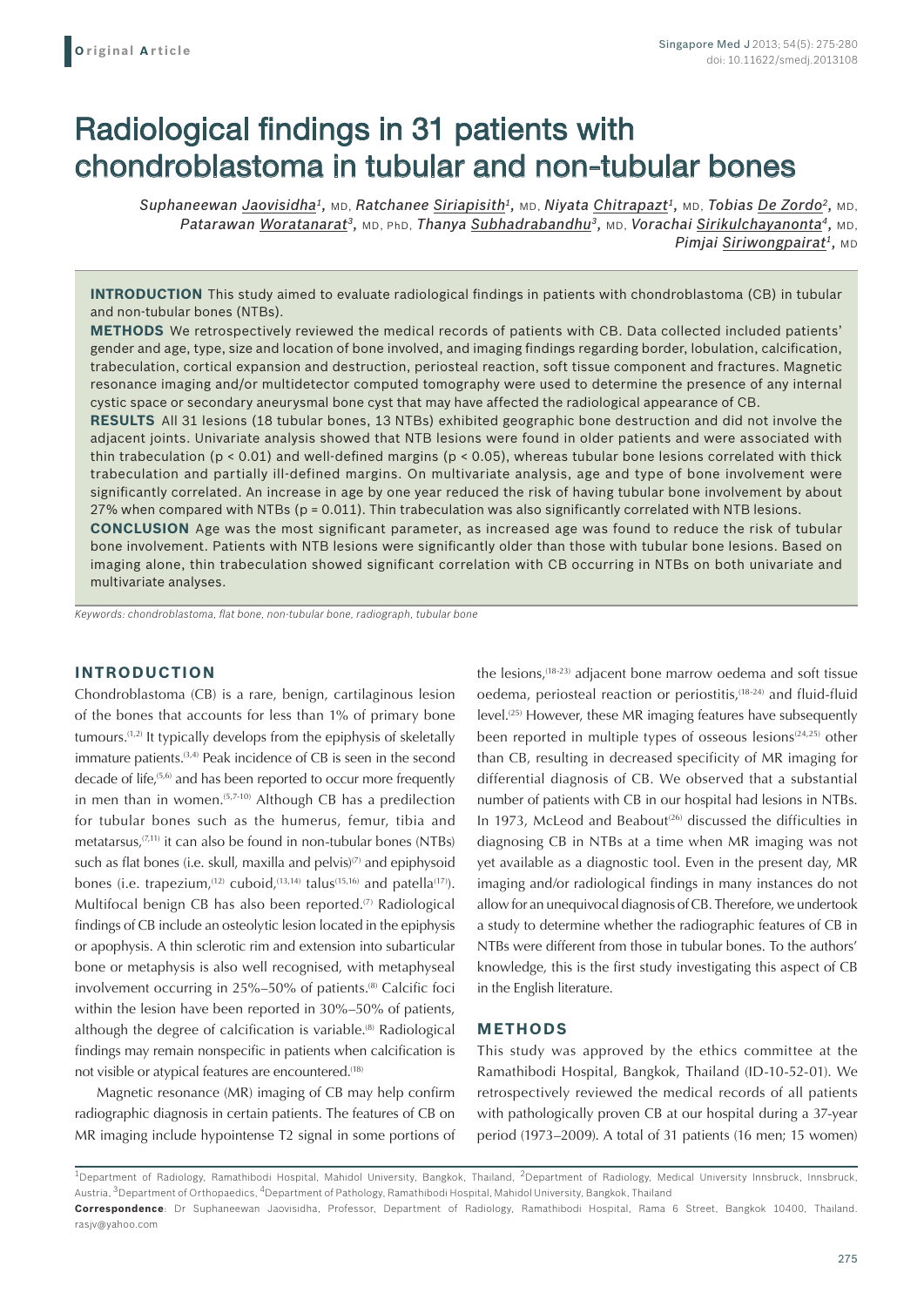

Fig. 1 Radiological findings in an 18-year-old woman with chondroblastoma in the tubular bone (tibia). Plain radiographs of the knee in (a) anteroposterior and (b) lateral views show a partially ill-defined, lobulated, osteolytic lesion (with a partially sclerotic border) involving the proximal tibia, with extension to the subarticular bone superiorly. Slight expansion beyond the normal contour of bone is obser ved on the lateral (black arrows) and medial (white arrows) sides, with solid and lamellated periosteal reaction. Thick trabeculation is also detected (arrowheads).

who had radiographs at our institution were identified. The mean age of the patients was 18.9 (range 12–34) years. Conventional radiographic findings were evaluated by two radiologists and the features were recorded by consensus. Data collected included information on the bone involved, size, location, margin, transition zone, border, lobulation, calcification, trabeculation, cortical expansion, cortical destruction, periosteal reaction and soft tissue component, according to Lodwick et al's classification.<sup>(27)</sup> Bones of origin were classified based on their gross appearances as either tubular bones (i.e. extremities and ribs) or NTBs, which included flat bones (such as the trunk, skull, scapula, sternum and pelvis) and epiphysoid bones (such as the patella, carpal and tarsal bones), in accordance with the guidelines of Dorfman and Czerniak.<sup>(28)</sup>

For 13 patients (6 men, 7 women; mean age 19 [range 11–34] years), additional MR imaging ( $n = 10$ ) and multidetector computed tomography (CT;  $n = 2$ ) studies were available, with both MR imaging and CT findings available for one patient. These imaging findings were evaluated for any visible internal cystic space (ICS), including cystic change and old bleeding, or secondary aneurysmal bone cyst (ABC), which may affect the radiological appearance of CB. The sizes of the ICS and the entire tumour of each patient were recorded and the percentage values were calculated. The soft tissue component was evaluated using the best available imaging modality, with radiographs used if the results of CT/MR imaging investigations were unavailable.

For statistical analysis, continuous variables and categorical data were respectively presented as mean  $\pm$  standard deviation and percentage. To compare variables associated with CB in tubular bones and NTBs, univariate analysis was performed using unpaired *t*-test for continuous variables and Fisher's exact test for categorical variables. All variables identified as significant on univariate analysis underwent multivariate analysis in order to define the predictors associated with tubular bone involvement. All analyses were performed using STATA 10.0 (StataCorp,



Fig. 2 Radiological findings in a 26-year-old man with chondroblastoma in the non-tubular bone (talus). Plain radiographs of the ankle in (a) anteroposterior and (b) lateral views show a well-defined, lobulated, osteolytic expanding lesion (with a par tially sclerotic border) involving almost the entire talus (black arrows indicate the border of the lesion). Note the thin (black arrowheads) and thick (white arrowheads) trabeculation. No periosteal reaction is seen even though there is expansion beyond the normal contour of the bone (white arrows). (c) Fatsuppressed T2-W MR imaging in sagittal plane (corresponding to the lateral radiograph) shows a lesion (white arrows) containing cystic change protruding anteriorly, with evidence of internal bleeding locules.

College Station, TX, USA). A p-value < 0.05 was considered statistically significant.

## **RESULTS**

A total of 18 lesions were found in tubular bones (femur,  $n = 8$ ) tibia,  $n = 6$ ; humerus,  $n = 3$ ; fibula,  $n = 1$ ), and located in the epiphysis ( $n = 8$ ), metaepiphysis ( $n = 8$ ) and metaphysis ( $n = 2$ ) (Fig. 1). A total of 13 lesions were seen in NTBs (talus,  $n = 7$ ; calcaneum,  $n = 3$ ; patella,  $n = 1$ ; sternum,  $n = 1$ ; scapula,  $n = 1$ ) (Fig. 2). On plain radiographs, all lesions showed geographic bone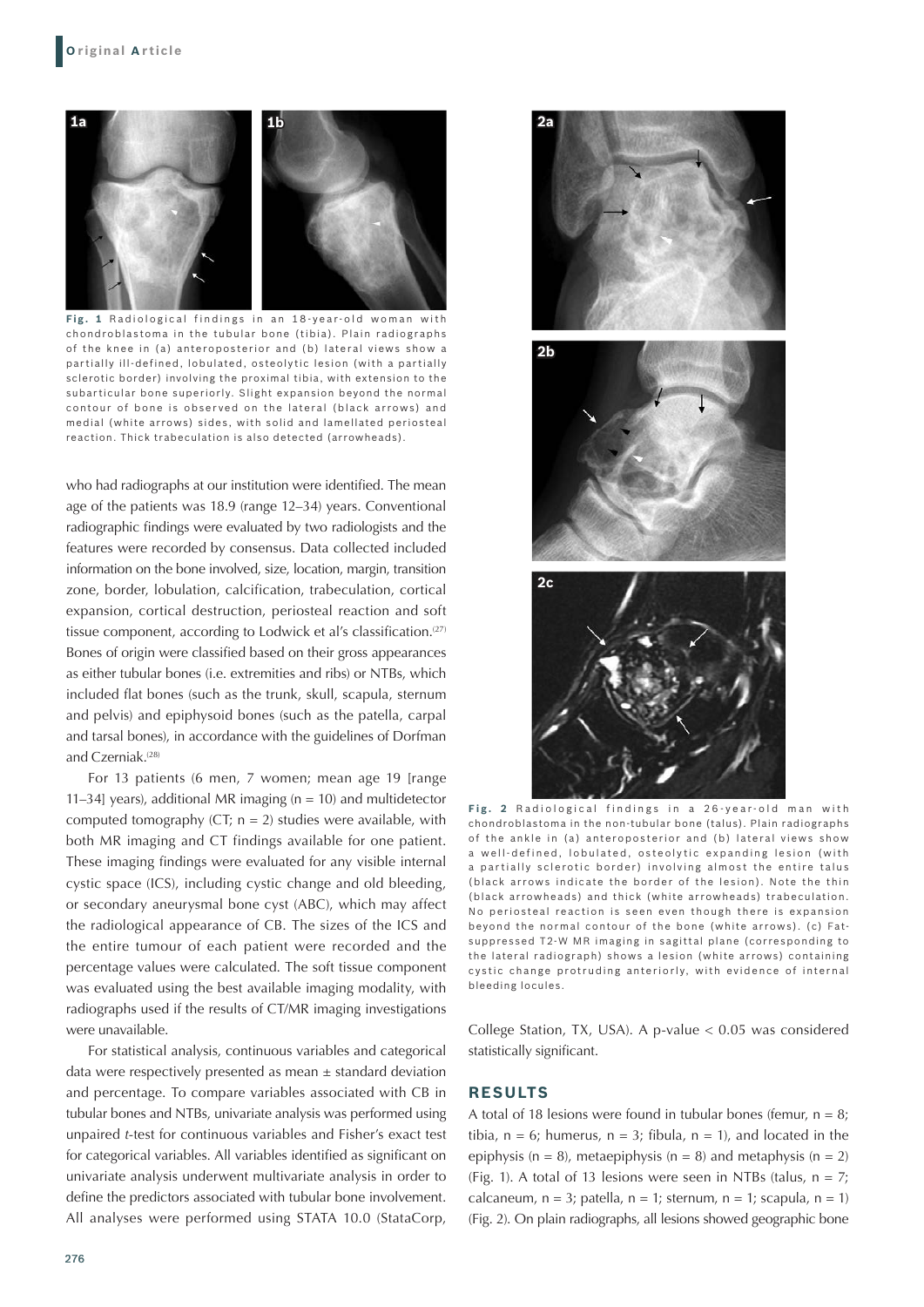| 1.000    |
|----------|
|          |
| 0.275    |
|          |
|          |
|          |
|          |
| 0.120    |
|          |
|          |
| $0.020*$ |
|          |
|          |
| 0.497    |
|          |
|          |
| 0.085    |
|          |
|          |
|          |
| 0.639    |
|          |
|          |
| 0.058    |

**Table I. Univariate analysis of variables based on type of bone involvement in chondroblastoma.**

\*Data expressed as mean ± standard deviation. †Not clear from old radiograph. ‡p < 0.05 was statistically significant. §Unpaired *t*-test. ¶As determined by the best available modality.

ABC: aneurysmal bone cyst; CT: computed tomography; ICS: internal cystic space; MR: magnetic resonance

destruction and did not involve the adjacent joints. Table I shows the results of other variables.

On univariate analysis, lesions in NTBs were found in significantly older patients when compared to lesions in tubular bones (mean age, 23.9 years vs. 16.4 years; p < 0.001). No gender-based differences with regard to incidence were found in our patients. CB with well-defined margins were detected in 92% of NTB lesions vs. 56% of tubular bone lesions, while partially ill-defined margins were present in 8% of NTB lesions vs. 44% of tubular bone lesions ( $p < 0.05$ ). Short transition zones were observed in  $> 90\%$  of all lesions (p = 1.000). Lobulation was found in nearly 30% of lesions in both NTBs and tubular bones ( $p = 1.000$ ). Calcification of CB was observed in approximately 54% of NTB lesions and 67% of tubular bone lesions ( $p = 0.710$ ). Overall, trabeculation was present in about 84% of lesions. Thin trabeculation was found more often in NTB lesions (77%) than in tubular bones (17%), whereas thick trabeculation was more common in lesions in tubular bones (61%) than in NTBs (15%) ( $p < 0.01$ ). Trabeculation was absent in 8% of NTB lesions and 22% of lesions in tubular bone. Cortical destruction was more common in tubular bones (44%) than in NTBs (23%) ( $p = 0.275$ ). Periosteal reaction was found only

in tubular bones ( $p = 0.058$ ). Soft tissue involvement was more frequently seen in tubular bones (50%) than NTBs (8%) ( $p = 0.020$ ). Fractures ( $n = 2$ ) were observed only in the tubular bones (humeri; 11%).

On multivariate analysis, age was found to be significantly associated with type of bone involvement. An increase in age by one year reduced the risk of having tubular bone involvement by about 27% (adjusted odds ratio [OR] 0.73, 95% confidence interval [CI]  $0.58-0.93$ ;  $p = 0.011$ ) when compared with NTB lesions (Table II). After age adjustment, the type of trabeculation did not show any significant relationship with the type of bone involvement. Based on radiological findings (without age adjustment), thin trabeculation was found to be significantly correlated with NTBs ( $p = 0.046$ ) and thick trabeculation showed weak association with CB in tubular bones, although no statistical significance was found (Table III). Although on univariate analysis, soft tissue involvement showed significant correlation with CB in tubular bones, the association was not significant on multivariate analysis ( $p = 0.185$ ; data not shown). With respect to the occurrence of ICS/ABC on CT/MR imaging and histological evaluations, there was no significant difference between lesions in NTBs and those in tubular bones (Table I).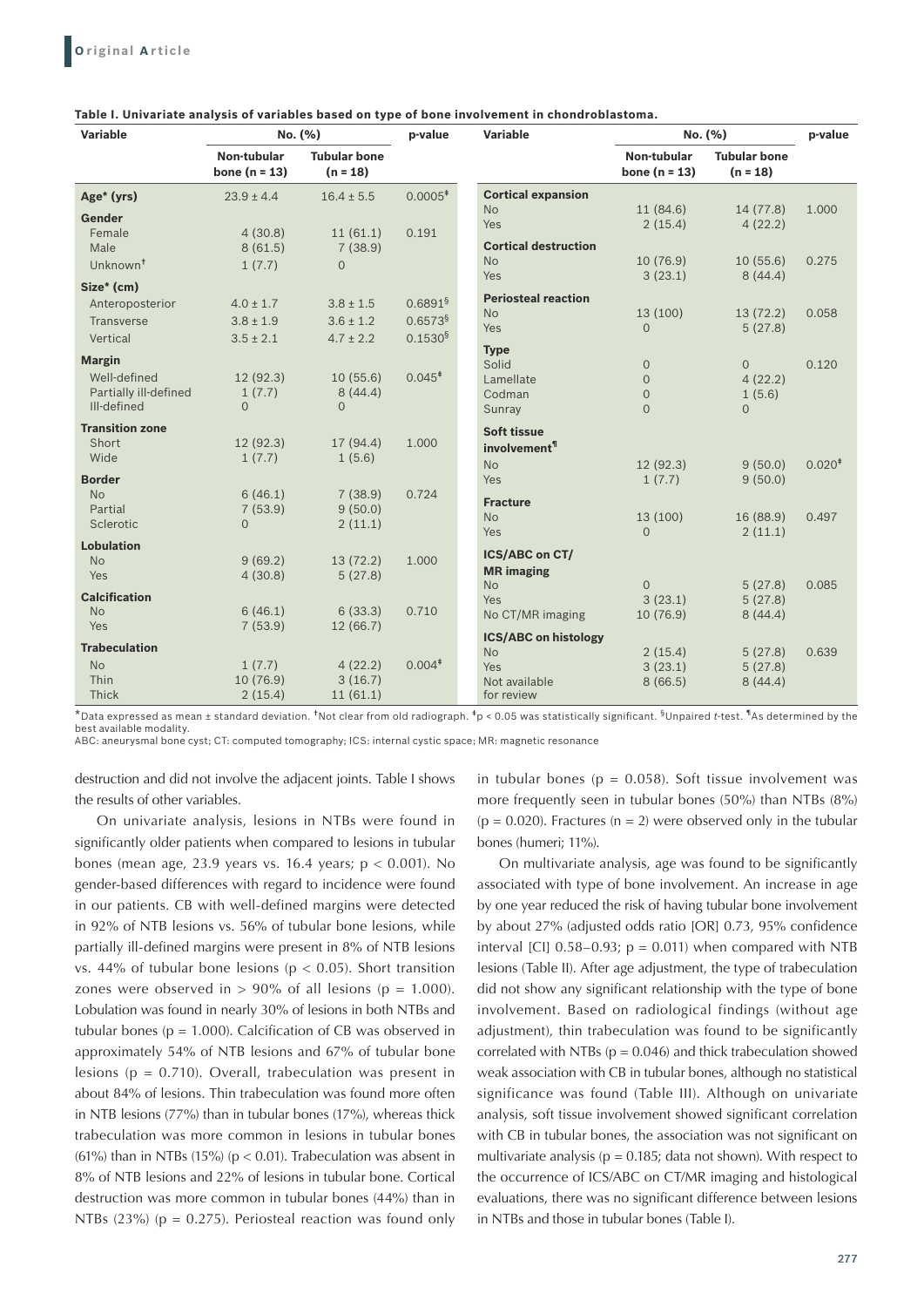#### **Table II. Results of multivariate analysis of parameters based on tubular bone involvement.**

| Variable                                                                                                                                                                                                                                                                                                                                | <b>Adjusted OR</b><br>(95% CI)                                                                                  | <b>Standard</b><br>error | p-value              |
|-----------------------------------------------------------------------------------------------------------------------------------------------------------------------------------------------------------------------------------------------------------------------------------------------------------------------------------------|-----------------------------------------------------------------------------------------------------------------|--------------------------|----------------------|
| Age                                                                                                                                                                                                                                                                                                                                     | $0.73(0.58 - 0.93)$                                                                                             | 0.09                     | $0.011$ <sup>t</sup> |
| <b>Trabeculation*</b>                                                                                                                                                                                                                                                                                                                   |                                                                                                                 |                          |                      |
| Thin                                                                                                                                                                                                                                                                                                                                    | $0.12(0.04 - 3.41)$                                                                                             | 0.21                     | 0.217                |
| Thick                                                                                                                                                                                                                                                                                                                                   | $4.67(0.12 - 168.9)$                                                                                            | 8.55                     | 0.400                |
| $\frac{1}{2} \left( \begin{array}{ccc} 1 & 0 & 0 \\ 0 & 1 & 0 \\ 0 & 0 & 0 \\ 0 & 0 & 0 \\ 0 & 0 & 0 \\ 0 & 0 & 0 \\ 0 & 0 & 0 \\ 0 & 0 & 0 \\ 0 & 0 & 0 \\ 0 & 0 & 0 \\ 0 & 0 & 0 \\ 0 & 0 & 0 & 0 \\ 0 & 0 & 0 & 0 \\ 0 & 0 & 0 & 0 \\ 0 & 0 & 0 & 0 & 0 \\ 0 & 0 & 0 & 0 & 0 \\ 0 & 0 & 0 & 0 & 0 \\ 0 & 0 & 0 & 0 & 0 \\ 0 & 0 & 0$ | the contract of the contract of the contract of the contract of the contract of the contract of the contract of |                          |                      |

\*Reference group – no trabeculation.  $t_p < 0.05$  was statistically significant. CI: confidence interval; OR: odds ratio

## **Table III. Results of multivariate analysis focused on radiological findings and tubular bone involvement.**

| Trabeculation* | OR (95% CI)         | <b>Standard</b><br>error | p-value           |
|----------------|---------------------|--------------------------|-------------------|
| Thin           | $0.75(0.01 - 0.95)$ | 0.10                     | $0.046^{\dagger}$ |
| Thick          | $1.37(0.10-19.64)$  | 1.87                     | 0.814             |
|                |                     |                          |                   |

 $^{\star}$ Reference group – no trabeculation.  $^{\texttt{t}}$ p < 0.05 was statistically significant. CI: confidence interval; OR: odds ratio

#### **Table IV. Correlation between the imaging size of chondroblastoma and internal cystic space/aneurysmal bone cyst.**

| <b>Size</b>     | <b>Correlation coefficient</b><br>$(95% \text{ Cl})$ | <b>Standard</b><br>error | p-value |
|-----------------|------------------------------------------------------|--------------------------|---------|
| Anteroposterior | 10.25 $(-16.90 \text{ to } 37.47)$                   | 11.12                    | 0.392   |
| Transverse      | 10.17 (-13.58 to 33.91)                              | 9.70                     | 0.335   |
| Vertical        | 6.49 $(-10.08 \text{ to } 23.05)$                    | 6.77                     | 0.375   |

CI: confidence interval

Analysis of correlation between the radiological size of the tumour (in the anteroposterior, transverse and vertical dimensions) and the size of ICS/ABC on CT/MR imaging showed correlation coefficients of 10.25, 10.17, and 6.49, respectively. This implied a correlation between increasing ICS/ABC size on CT/MR imaging and increasing radiological size of tumour in each dimension, although this association was not found to be statistically significant (Table IV). No correlations were found between ICS/ABC on CT/MR imaging and trabeculation  $(p = 0.755;$  Table V), ICS/ABC on histology and trabeculation (p = 0.413; Table VI), or ICS/ABC on histology and ICS/ABC on CT/MR imaging ( $p = 0.190$ ; Table VI). However, the presence of ICS/ABC on histology was associated with an increased risk of ICS/ABC, detected on CT/MR imaging (OR 15.0, 95% CI 0.66–339.55;  $p = 0.089$ ; Table VII).

## **DISCUSSION**

We found that the incidence of NTB involvement in patients with CB was significantly higher in older patients (mean age 24 years) than in patients with tubular bone involvement (mean age 16 years). This finding is in agreement with Bloem and Mulder's study of 104 patients with CB, which reported that patients with tumours located in flat or short tubular bones were older (mean age 28 years) than those with tumours in the long bones (mean age 16 years).<sup>(29)</sup> Similar observations were made by Ramappa et al,<sup>(30)</sup> although the authors did not investigate this aspect in detail. Multivariate analysis in our study also

### **Table V. Relationship between internal cystic space (ICS)/ aneur ysmal bone cyst (ABC) on CT/MR imaging and trabeculation.**

| <b>Trabeculation</b> | No. of cases with ICS/ABC<br>on CT/MR imaging (%) |         | p-value* |
|----------------------|---------------------------------------------------|---------|----------|
|                      | No                                                | Yes     |          |
| <b>No</b>            | 2(40.0)                                           | 1(12.5) | 0.755    |
| Thin                 | 1(20.0)                                           | 2(25.0) |          |
| Thick                | 2(40.0)                                           | 5(62.5) |          |

\*Fisher exact test. CT: computed tomography; MR: magnetic resonance

**Table VI. Factors related to internal cystic space (ICS)/ aneurysmal bone cyst (ABC) on histology.**

| <b>Variable</b>                                               | No. of cases with ICS/ABC<br>on histology (%) |                               | p-value <sup>*</sup> |
|---------------------------------------------------------------|-----------------------------------------------|-------------------------------|----------------------|
|                                                               | No                                            | Yes                           |                      |
| <b>Trabeculation</b>                                          |                                               |                               |                      |
| N <sub>o</sub><br>Thin<br>Thick                               | 2(28.6)<br>1(14.3)<br>4(57.1)                 | 1(12.5)<br>4(50.0)<br>3(37.5) | 0.413                |
| <b>ICS/ABC on</b><br><b>CT/MR</b> imaging<br><b>No</b><br>Yes | 3(75.0)<br>1(25.0)                            | 1(16.7)<br>5(83.3)            | 0.190                |

\*Fisher exact test. CT: computed tomography; MR: magnetic resonance

## **Table VII. Odds ratio of internal cystic space (ICS)/aneurysmal bone cyst (ABC) on histology.**

| <b>ICS/ABC on CT/</b><br><b>MR</b> imaging | OR (95% CI)        | <b>Standard</b><br>error | p-value |
|--------------------------------------------|--------------------|--------------------------|---------|
| <b>No</b>                                  |                    |                          |         |
| Yes                                        | 15.0 (0.66-339.55) | 23.87                    | 0.089   |

CI: confidence interval; CT: computed tomography; MR: magnetic resonance; OR: odds ratio

revealed that age was significantly associated with the type of bone involvement. An increase in age by one year was found to be associated with a reduced risk of tubular bone involvement by nearly 27% compared to lesions in NTBs. It is likely that this finding is related to the closure of the epiphyseal plate with increasing age.

In our study, the key radiological difference between CB lesions in NTBs and those in tubular bones was that thin trabeculation was more commonly found in NTBs than in tubular bones. Also, there was significant association between thin trabeculation and NTB involvement on both univariate and multivariate analyses. Reported to be rare in cases of CB, Lodwick et al<sup>(27)</sup> has previously suggested that trabeculation was an atypical feature in the diagnosis of CB. Nevertheless, Bloem and Mulder observed a higher incidence of trabeculation in flat bones (67%) than in long bones (53%).<sup>(29)</sup> Our results, although not identical to Bloem and Mulder's, likewise revealed a higher incidence of trabeculation in CB lesions of NTBs and tubular bones. Overall, trabeculation was found in 84% of lesions, affecting 92% and 78% of lesions in NTBs and tubular bones, respectively. In our cohort of patients, NTB lesions were significantly associated with thin trabeculation (77%), whereas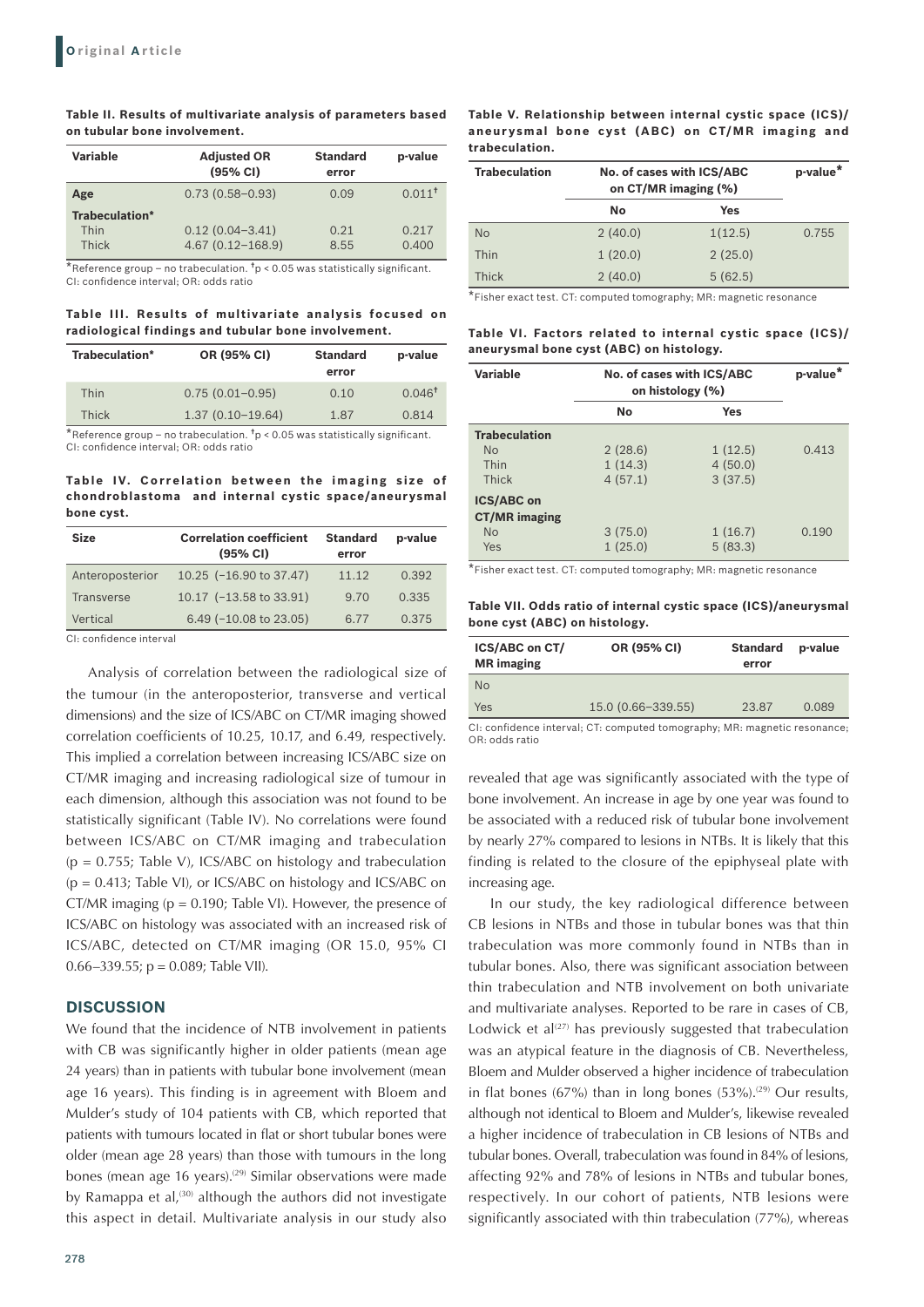tubular bone lesions appeared to have a greater association with thick trabeculation (61%). To the authors' knowledge, this is the first study that describes such an association.

Aronsohn et al<sup>(10)</sup> found that 92% of CB lesions had distinct, well-defined margins throughout. The only lesion found to have a poorly defined margin was likely related to its large size  $(14 \text{ cm})$ .<sup>(10)</sup> In our study, we found well-defined margins in  $71\%$ of the lesions (22/31). NTB lesions were associated with welldefined margins (92%) in our patients. Tubular bone lesions, however, showed a higher frequency of partially ill-defined margins (44%) than NTB lesions (8%). These findings, which were statistically significant, concur with Bloem and Mulder's findings that a majority of tumours had sharp margins, and that ill-defined margins were detected in some parts in 26% of long bone lesions.<sup>(29)</sup>

In our study, periosteal reaction was found in 5 (16%) tubular bone lesions, with lamellated periosteal reaction being the most common (4/5). McLeod and Beabout,<sup>(26)</sup> and Aronsohn et al<sup>(10)</sup> reported that 10% of CB lesions exhibited dense periosteal reaction and coarse parallel lamination. Studying radiographic periostitis in CB, Brower et al reported a thick, solid or layered periosteal response in 53% of lesions in long bones, and in 15% of lesions located in other parts of the skeleton.<sup>(22)</sup> Our results also suggest that periosteal reaction has a greater association with CB in long bones than with CB in other types of bone ( $p = 0.058$ ). Soft tissue involvement in our patients, which was evaluated from the best available imaging modality, was more frequently found in lesions of tubular bones than in NTBs, although this was not statistically significant on multivariate analysis. Other studies have suggested that periosteal reaction and soft tissue involvement (mainly soft tissue oedema), when present, are more easily detected by MR imaging than plain radiographs, and that they are the result of inflammatory reaction.(18,19,21,23) However, these reports did not mention any differences in periosteal reaction and soft tissue involvement between long bones and other types of bone.

The talus (7/13) was the most commonly involved NTB in our study, possibly because the origination of benign, cartilageforming tumours is usually closely related to the growth of cartilage.(31,32) The talus is a bone uniquely different from others, as it grows by enchondral ossification within cartilage anlagen.<sup>(33)</sup> When ossification of the cartilage anlagen is complete, two-thirds of the talar surface would be covered by articular cartilage. $(34,35)$ This may thus entail a higher likelihood of developing cartilage tumour in the talus than in other bones. While McLeod and Beabout found cortical expansion in more than half of the 72 lesions in their study, $(26)$  our results suggest that cortical expansion in NTBs (15%) was less common than in tubular bones (22%). Our findings are also contrary to those of Bloem and Mulder, who reported cortical expansion in 63% and 31% of flat and long bone lesions, respectively.<sup>(29)</sup> Similarly, although McLeod and Beabout reported areas of local cortical destruction in only 5 (7%) lesions in their study,<sup> $(26)$ </sup> we found 11 out of 31 (35%) lesions

with local cortical destruction among our patients, similar to the finding of 30% by Bloem and Mulder.<sup>(29)</sup> We also found that of the 11 lesions with local cortical destruction, only six had cortical expansion, suggesting that CB may be associated with cortical destruction not preceded by cortical expansion.

Secondary ABC, considered a complication that can cause marked expansion and blowout features in CB, is seen pathologically in about 15%–20% of patients and is most common in the tarsal bones.<sup>(36)</sup> On imaging studies, particularly CT and MR imaging, it is difficult to differentiate between ICS and ABC, as blood may appear as simple fluid after haemolysis. ICS and ABC were therefore recorded as a single entity in our study. We found that the increasing radiological size of CB in each dimension was related to the increasing size of ICS/ABC detected on CT/MR imaging, although the association was not statistically significant. No correlations were found between ICS/ABC on CT/MR imaging and trabeculation, ICS/ABC on histology and trabeculation, and ICS/ABC on histology and ICS/ ABC on CT/MR imaging. Nonetheless, the presence of ICS/ABC on histology appeared to be linked with an increased likelihood of detecting ICS/ABC on CT/MR imaging.

There are some limitations in this study. First, the statistical power of the study is limited by its small sample size. Second, as a retrospective study spanning 37 years, the data collected were not comprehensive and complete for all enrolled patients, as only plain radiographs were available for the earlier patients at the time of analysis. This shortcoming could limit the validity of our analysis in certain aspects, such as the presence of ICS or soft tissue involvement. Third, as three-dimensional imaging was not routinely performed, the sizes of the tumour and ICS in our patients were calculated based on two-dimensional measurements instead of volume. Therefore, it is possible that these results may not be as accurate or representative of the actual size of the lesions.

In summary, we found that CB in NTBs occurred in patients who were significantly older than those with lesions in tubular bones. We also found that an increase of one year in age reduces the risk of tubular bone involvement by nearly 27% compared to NTBs. On imaging alone, CB in NTBs was significantly correlated with thin trabeculation, whereas lesions in tubular bones appeared to be associated with thick trabeculation. To our knowledge, no previous study in the literature has described such associations. NTB lesions were also more likely than tubular bones lesions to have well-defined margins without periosteal reaction.

### **ACKNOWLEDGEMENT**

The authors thank Dr Amnuay Thithapandha for his assistance in the editing of this manuscript.

#### **REFERENCES**

- 1. Papaioannou G, Sebire NJ, McHugh K. Imaging of the unusual pediatric "blastomas". Cancer Imaging 2009; 9:1-11.
- 2. Davila JA, Amrami KK, Sundaram M, Adkins MC, Unni KK. Chondroblastoma of the hands and feet. Skeletal Radiol 2004; 33:582-7.